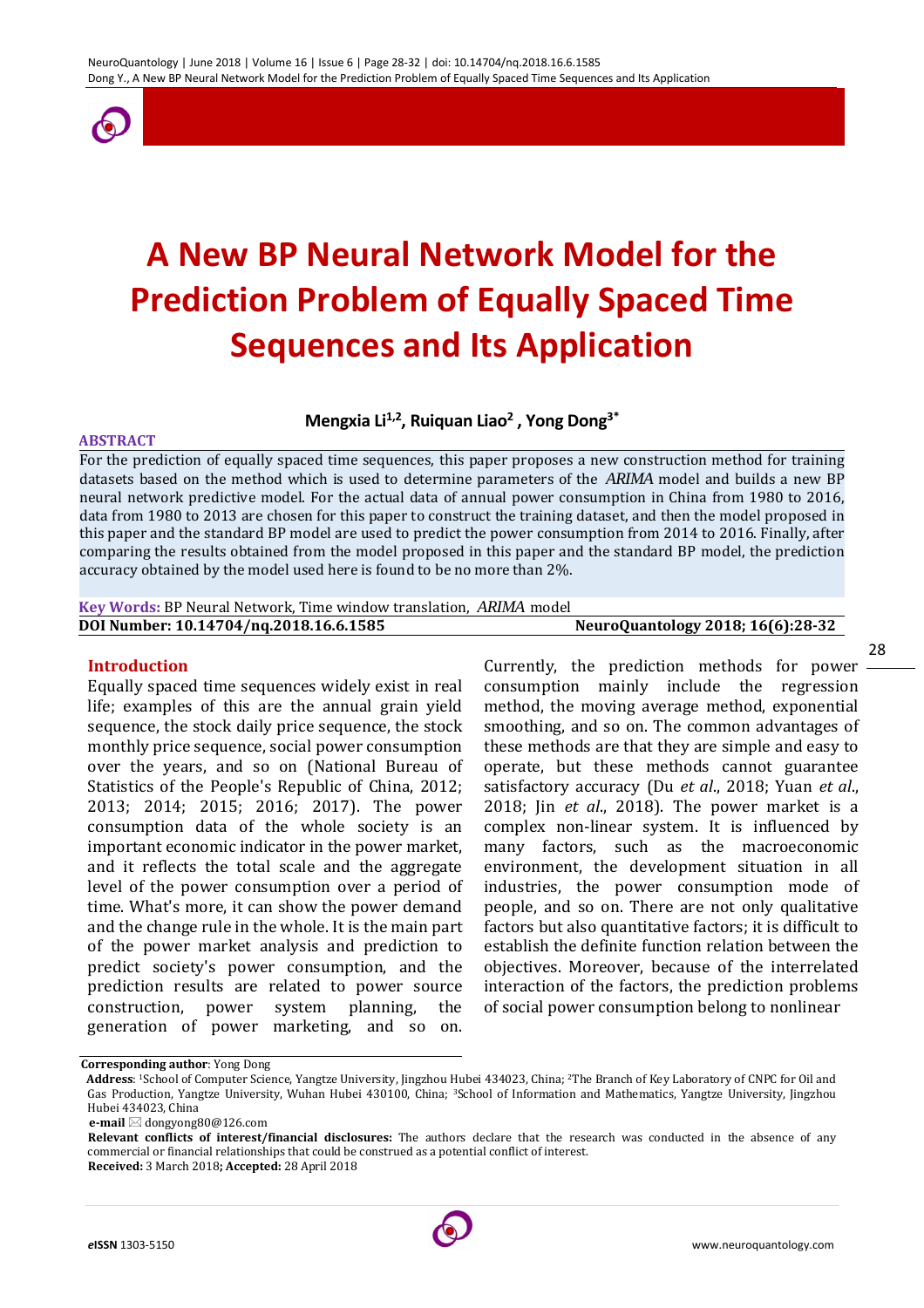mapping, and the general prediction methods therefore hardly provide good predictive results.

Artificial neural network methods have strong nonlinear approximation ability. Feedforward neural networks with a certain number of neuron nodes can approximate a continuous function with arbitrary accuracy. Hence, the neural network method is one of the most useful system modelling methods (Hu *et al*., 2016; Isah *et al*., 2017; Li, 2016; Wang *et al*., 2016; Zhao *et al*., 2006). In the research and applications of the neural networks, optimal setting connecting the weight and threshold value has been a valuable research topic.

According to the power consumption data of the whole society from 1980 to 2016 in China, this paper firstly builds a training dataset based on the time window translation method, and then determines the construction of a neural network based on the idea of the *ARIMA* model and the determination method of parameters. Finally, a BP neural network is built to predict the power consumption in the coming years. It will provide support for the analysis and control of the power market.

## **Neutral Network**

#### *Neural Network Model*

The typical three-layer neural network model is given in Fig.1. In Fig. 1, Layer L1 is the input layer. Layer L2 and L3 are the hidden layers. +1 corresponds to the bias term. The critical parameters of the neural network include the number of neurons in the input layer and hidden layer neurons, the connection weight, the neural network threshold, activation function, and so on. If the connection weight is determined by the BP algorithm, then the network is called a BP neural network. BP neural networks are relatively mature in both network theory and performance. The distinctive advantage is that it has a strong nonlinear mapping capability and flexible network structure. The number of middle layers in the network and the number of neurons in each layer can be arbitrarily set according to the specific circumstances, and the performance will differ according to structure. However, the BP neural network has some drawbacks, such as slow learning speed, being trapped into the local minimum, and a lack of corresponding theoretical guidance for choosing the neuron number in each layer. In the existing research, the most studied contents are how to accelerate the convergence speed of networks and avoid the problem of easily getting trapped in the local minimum (Zhang *et al*., 2007).



**Figure1.** Structure diagram of three-layer neural network model

# *Determination of the Number of Neurons in the Input Layer*

This paper used the time window translation method to build the training dataset. The power consumption data of the whole society in China is denoted as *x*=(*x1*, *x2*,…, *x37*). The training dataset is built based on 34 pieces of data. The principle of the time window translation is shown in Fig. 2.

$$
x_1, x_2, \cdots, x_K \rightarrow x_{K+1}
$$
  
\n
$$
x_2, x_3, \cdots, x_{K+1} \rightarrow x_{K+2}
$$
  
\n...  
\n
$$
x_{32-K}, \cdots, x_{32}, x_{33} \rightarrow x_{34}
$$

**Figure 2.** Principle of the time window translation

In Fig. 2, to the left of the arrow is the input data, and to the right of the arrow is the expected value of the predicted data, which is the actual value. Obviously, a key problem is to determine the appropriate *K*. It needs to be sure that there exists a close relationship between the power consumption in a given year and the one for several years before. The *p* and *q* values in the ARIMA model can be used to determine the value of *K*.



**Figure 3.** Time sequence diagram of power consumption

From Fig. 3, it can be seen that the power consumption data is not stable (James, 1994). Firstly, take the logarithm of the power consumption data which is denoted as logx and 29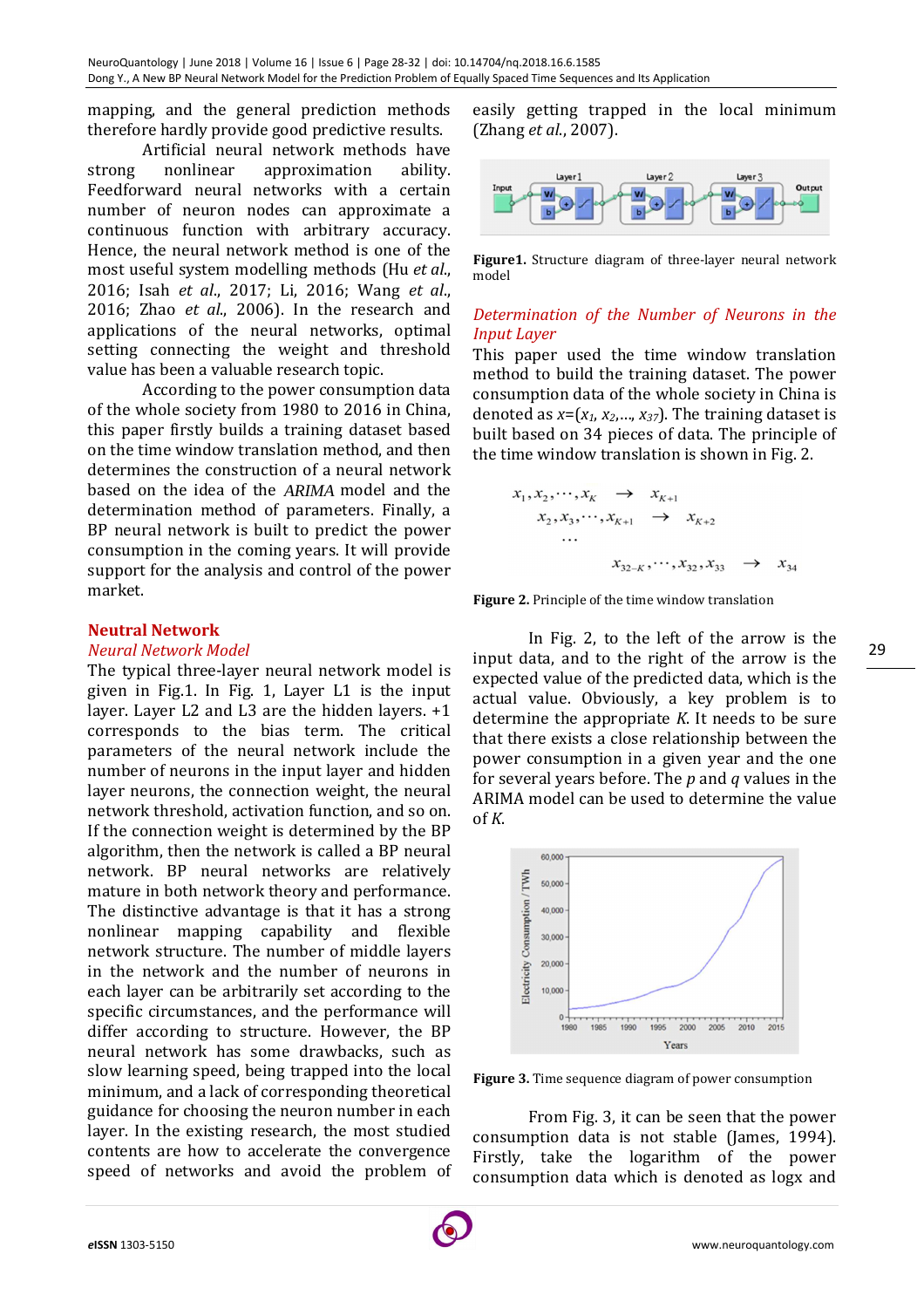take the first-order difference which is denoted as *D*logx. *D*logx is shown in Fig. 4.



**Figure 4.** Time sequence diagram of *D*logx

It is easy to see that fluctuates around its mean value and doesn't represent the tendency. The autocorrelogram and the partial correlogram are shown in Fig. 5 (Ronald, 2016; Liu *et al*., 2001).

| Autocorrelation | <b>Partial Correlation</b> |    | <b>AC</b>        | <b>PAC</b>       | Q-Stat | Prob  |
|-----------------|----------------------------|----|------------------|------------------|--------|-------|
|                 | ٠                          |    | 0.608            | 0.608            | 14.470 | 0.000 |
|                 | ı                          | 2  |                  | $0.266 - 0.165$  | 17.327 | 0.000 |
|                 | 1                          | 3  | 0.143            | 0.089            | 18.174 | 0.000 |
|                 | ٠                          | 4  |                  | $-0.008 - 0.172$ | 18.177 | 0.001 |
| ⊏               | ⊏                          | 5  | $-0.265 - 0.294$ |                  | 21.287 | 0.001 |
| ı [             | ٠                          | 6  | $-0.202$         | 0.235            | 23.156 | 0.001 |
|                 | ı                          |    | $-0.062$         | 0.001            | 23.336 | 0.001 |
|                 | ТC                         | 8  |                  | $-0.130 - 0.190$ | 24.167 | 0.002 |
| ı —             | . .                        | 9  | $-0.262 - 0.193$ |                  | 27.633 | 0.001 |
| ιЕ              | ٠                          | 10 | $-0.222 - 0.083$ |                  | 30.229 | 0.001 |
| н.              |                            |    | $-0.208 - 0.047$ |                  | 32.587 | 0.001 |
| Ē               |                            | 12 | $-0.264 - 0.062$ |                  | 36.569 | 0.000 |
|                 | ۱                          | 13 | $-0.169$         | 0.028            | 38.264 | 0.000 |
|                 | ı                          | 14 | $-0.012 - 0.079$ |                  | 38.274 | 0.000 |
|                 | ٠                          | 15 | 0.091            | 0.100            | 38.819 | 0.001 |
|                 |                            | 16 | 0.164            | 0.096            | 40.667 | 0.001 |

**Figure 5.** Autocorrelation and partial correlation of *D*logx

It can be seen that the autocorrelation coefficient and the partial correlation coefficient are both located along the dotted line, which means double of the standard deviation after first-order delay and shows the trailing characteristics. Hence, the *ARIMA*(1, 1) model can be built to reflect the characteristics of data. The order of the *ARIMA*(1, 1) model shows that some component has an important correlation to the previous three adjacent components. Therefore, the input layer of the neural network includes three neurons.

*Determination of the number of hidden layer neurons* 

Given are the following assumptions: The number of input layer neurons is *n1*. The number of hidden layer neurons is *n2*. The output layer only includes one neuron. Then there are  $(n_1+1)n_2$ connection weights and the total number of neuron bias is  $n_2+1$ . The number of parameters which needs to be determined is  $(n_1+2)n_2+1$ .

This paper used the time window translation method to obtain 34-3=31 training data. Then (*n1*+2)*n2*+1≤31 holds. Thus *n2*≤6. *n2*=4, 5, 6 might as well be applied to the model. The appropriate number of hidden layer neurons is determined by comparing the prediction accuracy.

## **BP Neural Network and Analysis of Predictive Results**

# *Construction of BP Neural Network*

The BP neural network is composed of an input layer, hidden layer, output layer, and neurons between each layer that are connected together. A three-layer BP neural network consists of an input layer, hidden layer, and output layer. The number of neurons of each layer is *n1*, *n2*, and *n3*. It forms the so-called  $n_1$ - $n_2$ - $n_3$  structure. The connection weight between the input layer and the hidden layer is $\omega_{1kj}$ , and the one between the hidden layer and the input layer is <sup>ω</sup>*2kj*. The connection weight represents the connection strength between neurons.

# *Training Method for BP Neural Network*

It is the premise for solving practical problems by using ANN to train the network. The aim is to evaluate the connection weight between networks from the known samples. For the trained BP networks, if the input data is not from the training sample, the BP neural network uses a set of connection weights obtained by the training process to calculate the corresponding response output. Thus, solutions to the practical problems are obtained. The training method of the BP neural network is the BP algorithm, which belongs to the supervised algorithm. The main idea is to use the BP neural network to calculate the actual outputs for a set of input samples. The error between the actual outputs of the BP neural network and output samples is used to modify the connection weights of the network until the error satisfies the set value. It is called the fitting error given by the sum of the square of errors

which is  $E = \frac{1}{2} \sum_{k=1}^{n_3} (t_k - z_k)^2$ 1 1 2  $(t_{k} - z_{k})$ *n*  $\sum_{k=1}^{\mathcal{U}} k \longrightarrow k$  $E = \frac{1}{2} \sum_{k} (t_k - z_k)$  $=\frac{1}{2}\sum_{k=1}^{3}(t_{k}-z_{k})^{2}$ .  $t_{k}$  is the sample output and *zk* is the actual output.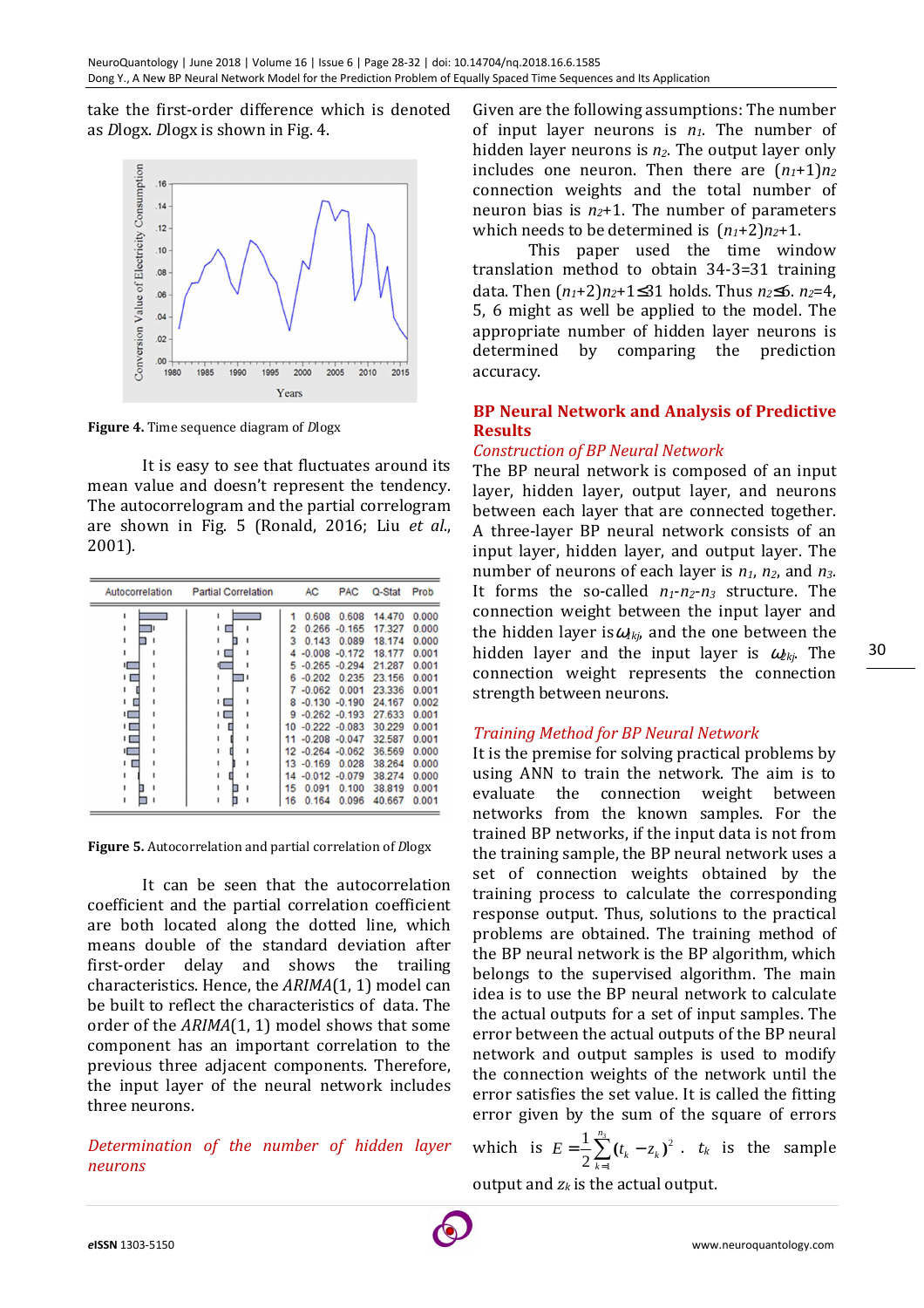The BP algorithm which is used to train the BP neural network is given as follows:

**Step 1** Initialize the connection weights. At the beginning, the connection weight is unknown. Generally, small random numbers are taken as the initial values of the connection weights of each layer.

**Step 2** Calculate the outputs of each layer.

$$
y_j = f_1(\sum_{i=0}^{n_1} \omega_{1ji} x_i + b_i) \qquad (j = 1, 2, L, n_2)
$$
 (1)

$$
z_k = f_2(\sum_{i=0}^{n_1} \omega_{2kj} y_j + b_j)
$$
 (k = 1, 2, L , n<sub>3</sub>)  
(2)

*f1* and *f2* are activation functions which are sigmoid functions or linear functions.

**Step 3** Modify the connection weights. The gradient descent method is used to modify the connection weights. The modified values and the error functions are in proportion. The modifications of the connection weights are shown in Eq. (3) and Eq. (4).

$$
V\omega_{2kj} = -\eta \frac{\partial E}{\partial \omega_{2kj}} = \eta (t_k - z_k) f_{2'} y_j
$$
  
(k = 1, 2, L , n<sub>3</sub>; j = 1, 2, L , n<sub>2</sub>) (3)

$$
V\omega_{1ji} = -\eta \frac{\partial L}{\partial \omega_{1ji}} \eta \sum_{i=1}^{n_3} (t_k - z_k) f_{2'} \omega_{2kj} f_{1'} x_i
$$
  
(j = 1, 2, L , n<sub>2</sub>; i = 0, 1, 2, L , n<sub>1</sub>) (4)

In Eq. (3) and Eq. (4),  $\eta$  is the learning rate, and  $f_1$ and  $f_2$  are the derivative of the activation functions.

Add the initial weights and the corresponding adjustment quantity, and then calculate the new weights. Repeat this process until the output of the sum of the square of errors of the output layer obtains the set value.

According to the conclusion of section 1.2, the training dataset is  $(x_i, x_{i+1}, x_{i+2}, x_{i+3})$ , *i*=1, 2,..., 31. The first three components are the input data, and the fourth one is the corresponding output data. For *NN*(3, 3, 1), *NN*(3, 4, 1), *NN*(3, 5, 1), *NN*(3, 6, 1), the weights and bias values are respectively determined by the training dataset and training neural network. The annual power consumption data from 2011 to 2013 are taken as the input data and used to predict the power

consumption data in 2014. The annual power consumption data from 2012 to 2013 and the predictive power consumption data in 2014 are taken as the input data, and then the power consumption data in 2015 are evaluated through the trained neural network. Finally, the annual power consumption data in 2013 and the predictive power consumption data in 2014 and 2015 are taken as input data, and the power consumption data in 2016 are predicted by the neural network. Tab. 1 to Tab. 4 show the prediction results of neural networks with different structures and the actual power consumption data.

| <b>Table 1.</b> Predict results of NN(3, 3, 1) neural network |
|---------------------------------------------------------------|
|---------------------------------------------------------------|

| Time | Actual<br>power<br>consumption<br>(TWh) | Predictive<br>power<br>consumption<br>(TWh) | Absolute<br>error<br>(96) | Relative<br>error<br>(96) |
|------|-----------------------------------------|---------------------------------------------|---------------------------|---------------------------|
| 2014 | 56383.7                                 | 57170                                       | 786.3                     | 1.4                       |
| 2015 | 58020                                   | 57214                                       | 806                       | 1.4                       |
| 2016 | 59198                                   | 57238                                       | 1960                      | 3.3                       |
| mean |                                         |                                             |                           | 2.0                       |

**Table 2.** Predict results of *NN*(3, 4, 1) neural network

| Time | Actual<br>power<br>consumption<br>(TWh) | Predictive<br>power<br>consumption<br>(TWh) | Absolute<br>error<br>(96) | Relative<br>error<br>(96) |
|------|-----------------------------------------|---------------------------------------------|---------------------------|---------------------------|
| 2014 | 56383.7                                 | 55256                                       | 1127.7                    | 2.0                       |
| 2015 | 58020                                   | 55239                                       | 2781                      | 4.8                       |
| 2016 | 59198                                   | 55273                                       | 3925                      | 6.6                       |
| mean |                                         |                                             |                           | 4.5                       |

**Table 3.** Predict results of *NN*(3, 5, 1) neural network

| Time | Actual<br>power<br>consumption<br>(TWh) | Predictive<br>power<br>consumption<br>(TWh) | Absolute<br>error<br>(96) | Relative<br>error<br>(96) |
|------|-----------------------------------------|---------------------------------------------|---------------------------|---------------------------|
| 2014 | 56383.7                                 | 53960                                       | 2423.7                    | 4.3                       |
| 2015 | 58020                                   | 56236                                       | 1784                      | 3.1                       |
| 2016 | 59198                                   | 145680                                      | 86482                     | 146.1                     |
| mean |                                         |                                             |                           | 51.0                      |

**Table 4.** Predict results of *NN*(3, 6, 1) neural network

| Time | Actual<br>power<br>consumption | Predictive<br>power<br>consumption | Absolute<br>error<br>(96) | Relative<br>error<br>(96) |
|------|--------------------------------|------------------------------------|---------------------------|---------------------------|
| 2014 | (TWh)<br>56383.7               | (TWh)<br>101250                    | 44866.3                   | 79.6                      |
| 2015 | 58020                          | 629610                             | 571590                    | 985.2                     |
| 2016 | 59198                          | 691270                             | 632072                    | 1067.7                    |
| mean |                                |                                    |                           | 710.8                     |

Comparing the relative errors between the predictive results and the actual results, on the whole, the predictive effect of *NN*(3, 3, 1) is the best, followed by *NN*(3, 4, 1). The relative errors of *NN*(3, 5, 1)and *NN*(3, 6, 1) are quite large.